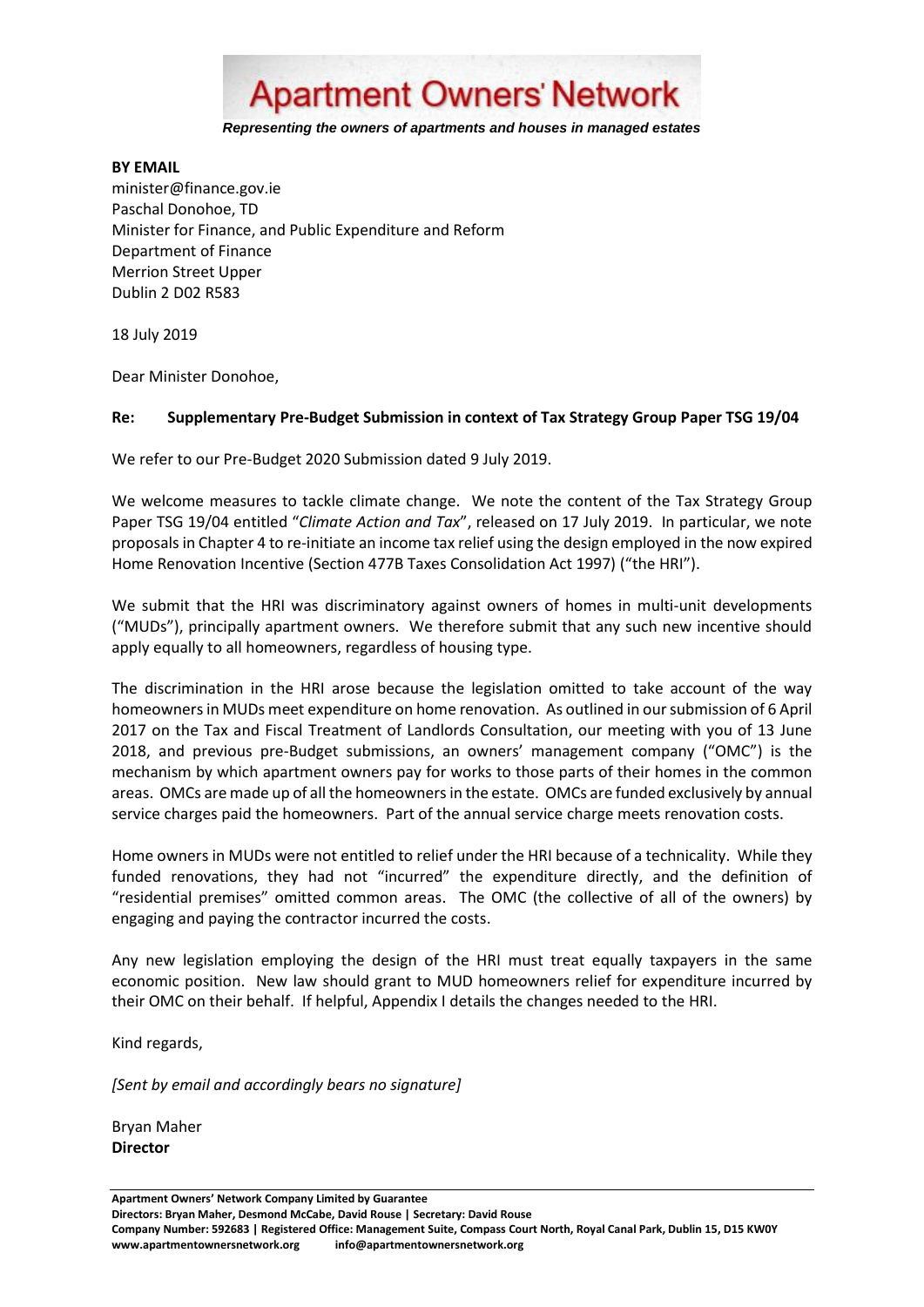## **Appendix I - Background to amendments of section 477B TCA 1997**

The Home Renovation Incentive scheme should be amended to allow relief to members of owners' management companies ("OMCs") for qualifying expenditure incurred by OMCs on the owners' behalf.

In essence, the OMC as the collective vehicle hiring and paying the contractor is a blocker between the home owner and access to the tax relief. This is a clear inequity in tax treatment, as between the occupiers of conventional/traditional residential dwellings, and the tax treatment of the occupiers of homes in multi-unit developments.

As the HRI under section 477B TCA 1997 is currently constituted neither an OMC, nor its members, are entitled to claim tax relief for the VAT element of the cost of works to the common areas. Where the OMC pays for the works, as, and on behalf of, the collective of the owners, the cost does not qualify for relief under HRI because the common areas are not considered to be "qualifying premises".

Additionally, it is the OMC, fully funded by the members' service charges, directly incurring the expenditure, and paying the contractor. But because the OMC, rather than the members (owners) directly, is doing so, the owners may not access the relief.

In order to qualify for relief, an owner of an apartment/multi-unit development unit (be they occupier or landlord) would be required to pay the contractor directly. However this requirement of the HRI fails to take account of the shared nature and costs of common areas, and the funding mechanism for the renovation of these common areas.

The amendments below allow OMC members relief in respect of expenditure incurred by an OMC on their behalf, and which in all other respects meets the conditions of the scheme. The mechanism is much like the old method of claiming tax relief on bin charges, within management fees paid to the OMC.

## **Amendments to section 477B of Principal Act (Home renovation incentive)**

Section 477B of the Principal Act is amended—

(a) in subsection (1) by inserting the following before the definition of "contractor":

" 'annual service charges' means the expenditure described in section 18 of the Multi-Unit Developments Act 2011;",

(b) in subsection (1) by inserting the following after the definition of "housing authority":

" 'individual' includes an owners' management company of which the individual is a member;

'member' means member of an owners' management company;

'multi-unit development' has the same meaning as it has in subsection 1 of section 1 of the Multi-Unit Developments Act 2011;

'owners' management company' has the same meaning as it has in subsection 1 of section 1 of the Multi-Unit Developments Act 2011;